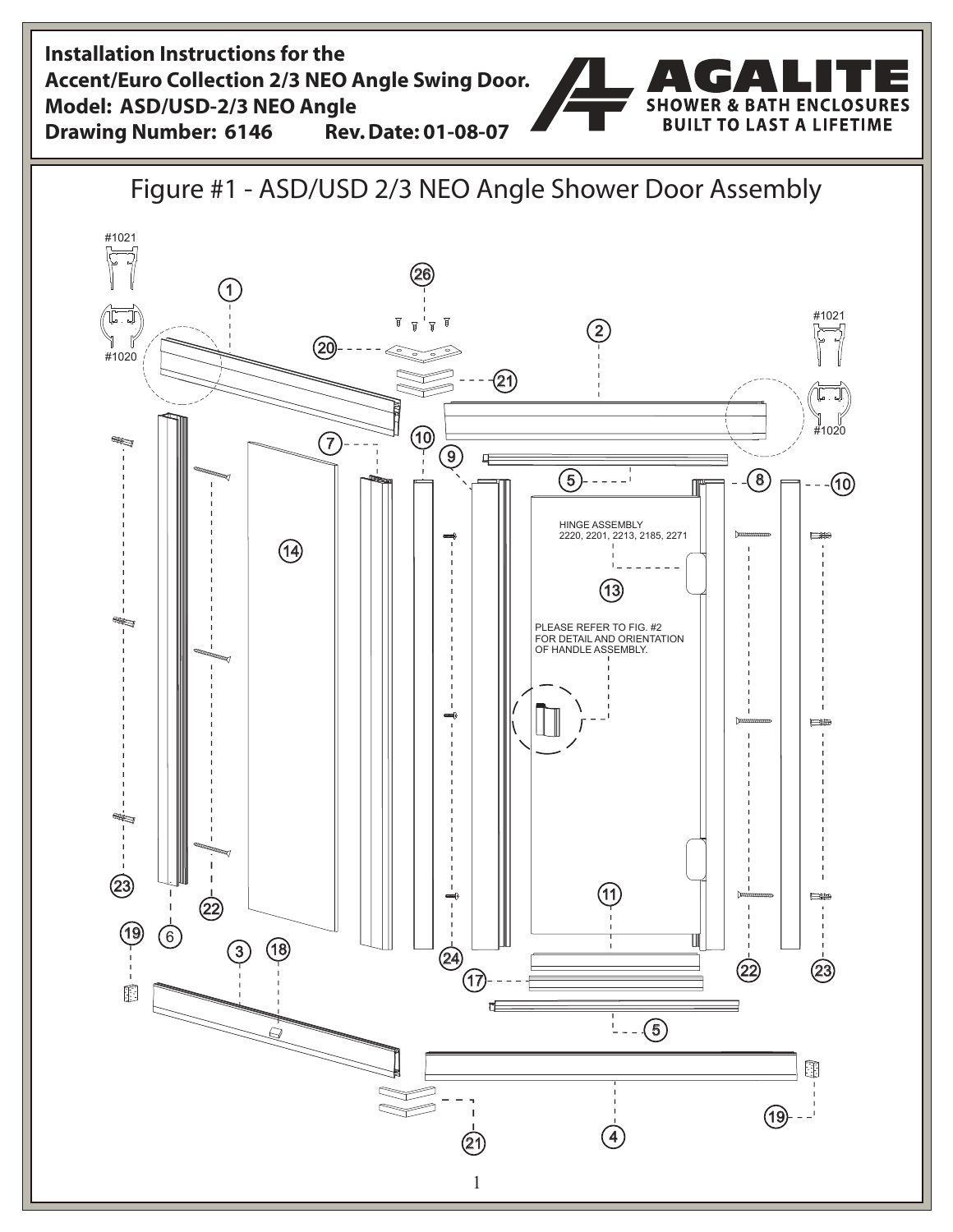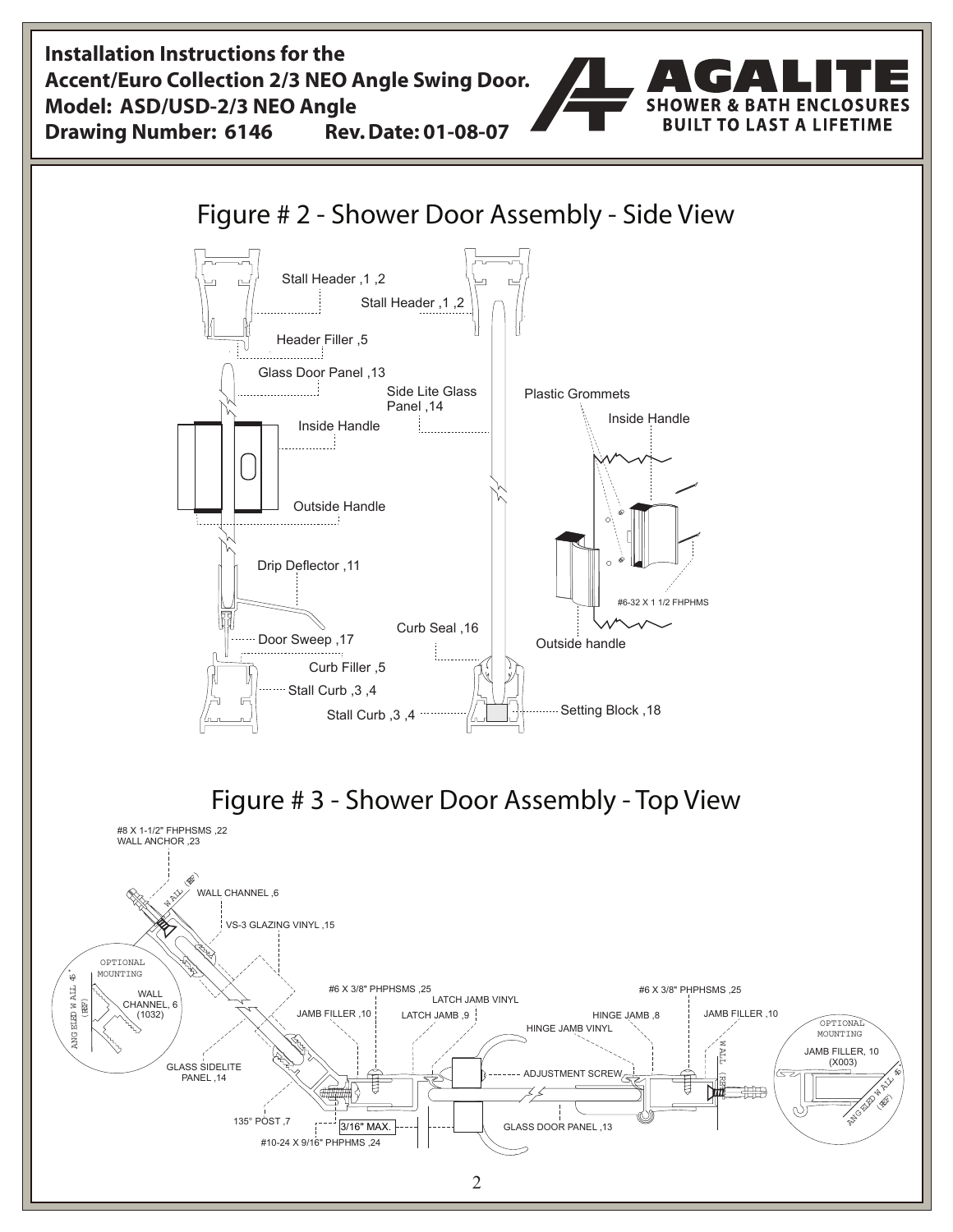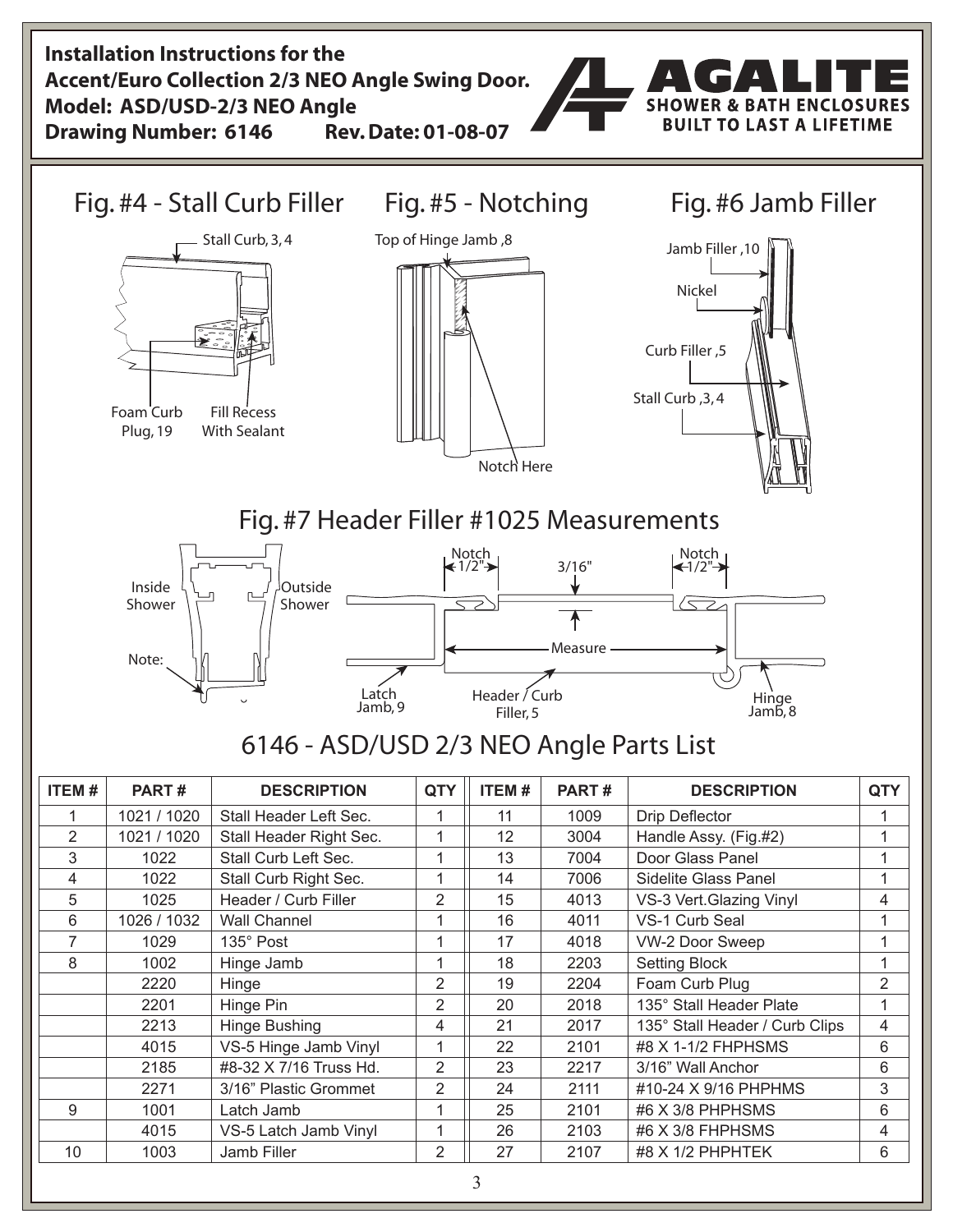### **Installation Instructions for the Accent/Euro Collection 2/3 NEO Angle Swing Door. Model: ASD/USD-2/3 NEO Angle Drawing Number: 6146 Rev. Date: 01-08-07**



# 6146 - ASD/USD 2/3 NEO Angle Assembly Instructions Cont.

#### **SAFETY WARNING:**

**These installation instructions must be followed to ensure proper operation of the door and to reduce the risk of serious injury. Any deviation from these instructions can result in a serious safety hazard.**

**All exposed ends of aluminum that are rough, sharp or jagged due to the metal being cut, drilled or damaged should be de-burred, smoothed or rounded by the installer before installation. Failure to do so could result in serious injury to the user of the enclosure.**

**Any part of the swinging glass panels hitting any unprotected bathroom obstruction or metal or glass component of the shower door itself, may indicate improper installation and could lead to serious injury. Installers must correct the deficiencies before allowing the door to be used.**

#### SPECIAL NOTE:

Drilling holes and anchoring horizontal sills and curbs to thresholds and tub decks is discouraged and is left to your discretion. Using masking tape or double-sided tapes to hold these components down during installation is recommended to minimize the potential for water leaking underneath flooring and onto ceilings below. These instructions do not recommend drilling holes on horizontal surfaces for this reason. Deviating from recommended installation instructions voids the Agalite Lifetime Warranty.

#### $STFP 1 - STAIL CURB:$

On the shower base, mark the centerline of the unit. Measure each centerline distance. Add 3/16" to each measurement and transfer to the appropriate Curb Sections, ITEM #3, 4. NOTE: All dimensions on the curb and header are measured from the tip, (farthest point) of the 22  $\frac{1}{2}$ ° miter. Select the Curb that is mitered in the direction for the side that you are measuring. Be sure that the weep holes are oriented to the inside of the shower. NOTE: Your Curb Sections may already be cut to size from the factory. Cut only the curb sections to their installed lengths. Cut the ends opposite the miter to achieve the finished length Insert one Curb Plug ITEM #19 into the straight cut end of each stall curb and recess approximately 1/8". See FIG #4. Fill each recess with sealant. Take two 135° Curb Clips ITEM #21 and assemble the right and left curb sections. See FIG #1. Reposition curb sections over centerline of the shower and temporarily secure in place with masking tape. Insert one Setting Block ITEM #18 into the curb where the Side lite Panel will set. See FIG #1. With a screwdriver or other appropriate tool, press each of the Curb Plugs with the sealant into each wall sealing the curb ends. Seal the mitered corner so that any water that enters the curb cannot leak out.

#### STEP 2 - WALL CHANNEL:

Center the wall Channel ITEM #6 on the Side Lite Panel end of the Stall Curb with the open edge of the channel facing away from the wall. See FIG #3. Plumb the Wall Channel. Using the Wall Channel's factory holes as a template, mark the three installation holes onto the wall. Remove the Wall channel and drill holes into the wall with a 3/16" drill bit. (Use carbide tipped bit if going into tile or other types of masonry materials.) Insert one Wall Anchor ITEM #23 into each hole. Reposition the Wall Channel, align the holes, and secure with three #8 X 1-1/2 FHPHSMS ITEM #22.

#### STEP 3 - SIDE LITE PANEL:

Insert the return Side Lite Panel ITEM #14 into the Curb and slide into the Wall Channel. NOTE:

If obscure, frosted or pebbled glass is used, ensure that the rough side of the panel faces to the outside. Set the 135° Post into the Curb and over the edge of the glass panel. With a level, plumb the 135° Post and temporarily hold the post in place with a few inches of the VS-3 Glazing Vinyl ITEM #15. NOTE: Do not cut the glazing vinyl at this time.

#### STEP 4 - CURB FILLER:

Measure between the 135° Post and the wall and cut the Curb filler ITEM #5 to this length. With the vertical water dam to the outside of the shower, firmly snap it into the curb between the 135° Post and the wall. Refer to FIG #2 for proper orientation. The door assembly will be installed on top of the Curb Filler.

#### STEP 5 - STALL HEADER:

Using a level, plumb the 135° Post in both directions. With the post plumb, measure from the outside corner of the post to the wall. Add 1/8" to this dimension if you are using the #1021 Stall Header, or add 5/16" to this dimension if you are using the #1020 Stall Header. Mark this dimension onto the Stall header that is mitered for the side you have measured. NOTE: All dimensions on the header and curb sections are measured from the tip (the farthest point) of the 22 ½° miter.





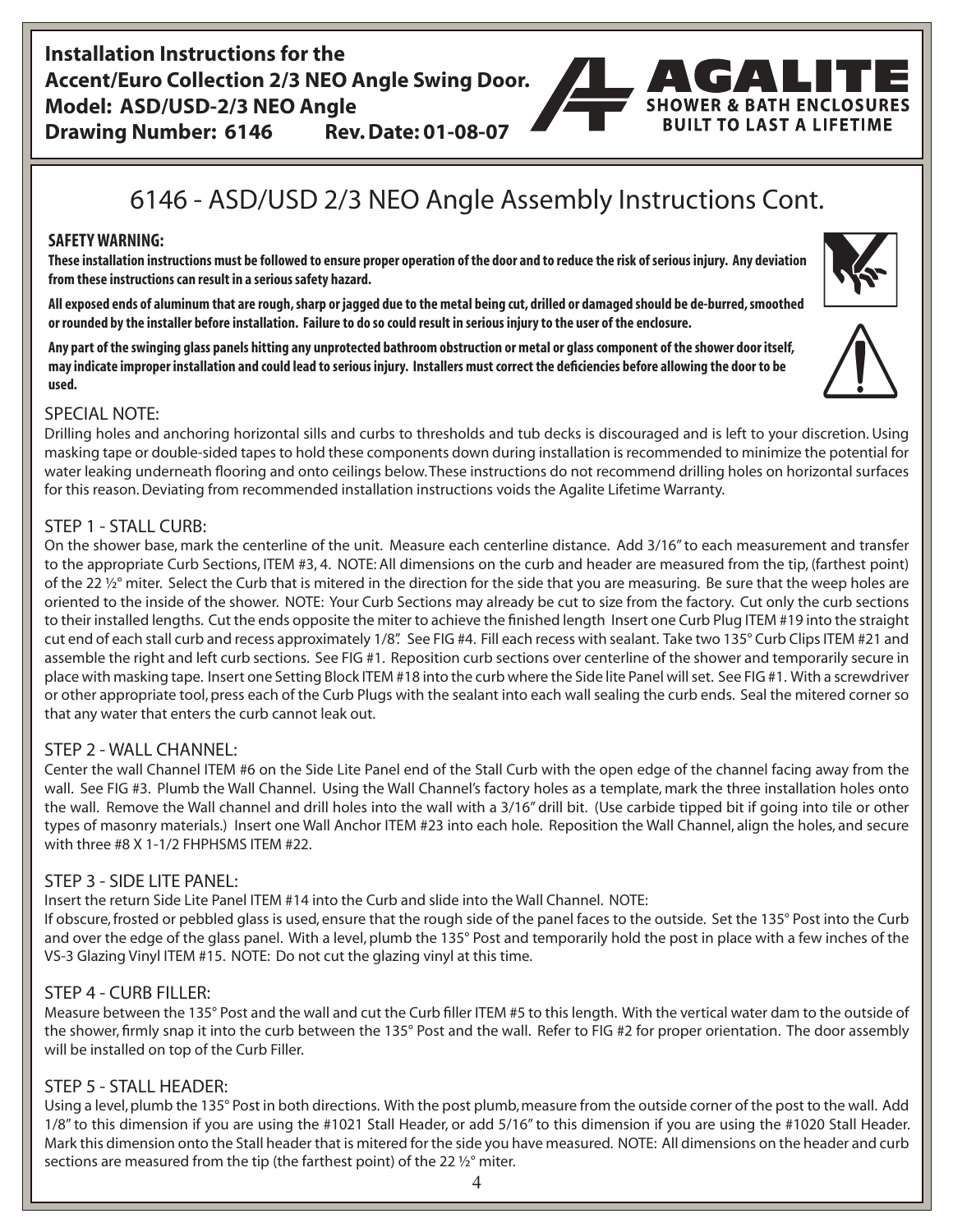### **Installation Instructions for the Accent/Euro Collection 2/3 NEO Angle Swing Door. Model: ASD/USD-2/3 NEO Angle Drawing Number: 6146 Rev. Date: 01-08-07**



## 6146 - ASD/USD 2/3 NEO Angle Assembly Instructions Cont.

### STEP 5 - STALL HEADER Cont:

Cut the header to length by cutting the end opposite the miter to achieve the finished length. Repeat this procedure for the second header section. Assemble the right and left header sections with two 135° Header Clips ITEM #21 and the 135° Header Plate ITEM #20. Secure by setting the plate on top of the header at the miter and drill through the four factory holes with a #32 wire gauge drill bit. Use four #6 X 3/8 FHPHSMS ITEM #26 to secure the plate. See FIG #1. Set header in place over the vertical posts. Secure the header assembly to the vertical post from the inside of the shower by drilling through the header into each vertical post with a # 32 wire gauge drill bit. NOTE: Be careful not to drill or screw into the glass panel. The panel can be moved side to side while drilling. Start with Start with the Wall Channel then the 135° Post. Secure the headers with two #6 X 3/8 PHPHSMS ITEM #25. The bottom of the 135° Post is anchored by drilling through the stall Curb into the post with a #32 wire gauge drill bit and securing with one #6 X 3/8 PHPHSMS, ITEM #25. Center the Side Lite Panel between the posts and glaze the vertical with 4 pieces of VS-3 glazing vinyl ITEM #15 and two pieces of VS-1 Curb Seal ITEM # 16. NOTE: The vinyl seals are designed to be tight to provide maximum water protection and minimize shrinkage due to temperature extremes. If it becomes difficult to push the vinyl in place, lubricate it with glass cleaner. Do not use grease, oils, or silicone sprays as these will harm the vinyl and compromise safety and water protection. Install one Jamb Filler ITEM #10 to the 135° Post by positioning the closed edge of the Jamb Filler to the 135° Post with the bottom of the filler resting on top of the Curb Filler. Refer to FIG #6 for technique to ensure proper spacing of Jamb Filler on the Curb Filler. Secure the filler to the post with three #10-24 X 9/16 PHPHMS ITEM #24. Refer to FIG #3. CAUTION: Do not over tighten the screws.

#### STEP 6 - DRIP DEFLECTOR:

Slide the Door Sweep ITEM #17 into the bottom of the Drip Deflector as shown in FIG #2. Glass cleaner will help if the sweep is difficult to pull through. The vinyl sweep has a memory when it is stretched, so be sure to work the sweep back and forth after it is drawn into the deflector. Trim the vinyl leaving ¼" protruding from each end. Set the door assembly upside down on a cushion or pad. Set the Drip Deflector ITEM #11 over the bottom edge of the door with the deflector portion to the inside of the shower. With a mallet of block of wood, gently tap the deflector over the edge of the door panel as far as it will go. In most cases, the glass thickness is enough to hold the Drip Deflector in place. In some circumstances, the corners of the deflector may be "pinched" to hold the deflector in place, or simply inject a small amount of sealant into the channel where the glass will fit to maximize the holding power of the deflector. NOTE: Only a small amount of sealant is necessary. To much caulk will be squeezed out during adjustment. Make sure that the deflector does not protrude past the edge of the glass on the handle side.

#### STEP 7 - DOOR ASSEMBLY:

Measure from the tip horizontal surface of the Curb Fill (the surface that the Jamb fillers are setting on) to the bottom of the header assembly. Transfer this dimension to the Hinge Jamb ITEM #8 measuring from the bottom and making your mark at the top of the Hinge Jamb. Insert a hacksaw into the notch that is at the top of the Hinge Jamb and continue the notch down to the mark you made, than notch off. This procedure can be performed while the Hinge Jamb is attached to the glass panel. See FIG #5. NOTE ON DOOR ADJUSTMENT: Adjustment should be made by adjusting the Hinge Jamb first, then the Latch Jamb, equally off both Jamb fillers. Slide the door assembly over the appropriate Jamb Filler and move it to the determined dimension off the 135° Post or wall. Use a small level along the top horizontal edge of the glass to level the door. From the inside of the shower, screw through the top factory hole into the Jamb filler with one #8 X ½ PHPHTEK ITEM #27. The door will hold in place with only the top screw installed. Re-level the door and screw through the middle and bottom factory holes with two #8 X ½ PHPHTEK ITEM #27.

#### STEP 8 - LATCH JAMB:

Slide the Latch Jamb in place over the opposite Jamb Filler and up into the header. Do not secure the Latch Jamb at this time. Move the door to the closed position, pulling the Latch Jamb off it's filler enough so that it stops the door. With the door closed, the distance between the vertical glass edge of the door and the Latch Jamb is a maximum of 3/16" for the handle catch to work properly. An 1/8" is ideal. Be sure the reveal is the same the full length. See FIG #3 for adjustment detail. From the inside of the shower, screw through the factory holes in the Latch Jamb into the Jamb Filler with three #8 X 1/2 PHPHTEK ITEM #27.

#### STEP 9 - HANDLE ASSEMBLY:

Insert two #6-32 X 1-1/2 FHPHMS into the two screw holes on the inside handle half, (the one with the bullet catch and adjustment screw.) Slide one plastic grommet over the threaded portion of the screws. WARNING: This shower door should not be installed without grommets. The grommets prevent the glass from touching the metal screw. If the metal touches the glass, the glass can break and create a serious safety hazard.